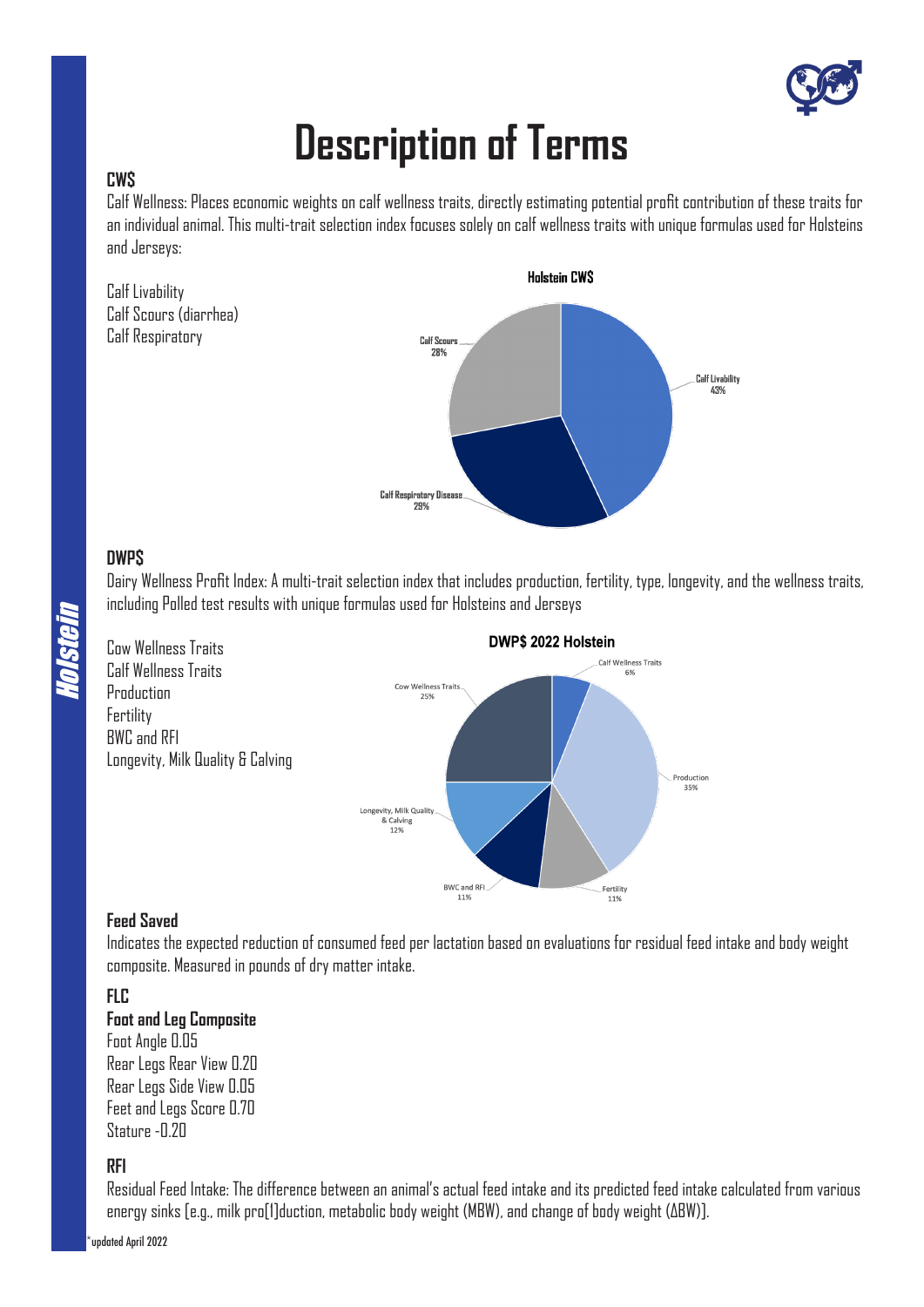

# **TPI**

Total Performance Index: This is a formula that combines type, management and production traits into one number. Very commonly used to rank bulls, TPI is the USA Holstein Association's multi trait index that ranks bulls on overall performance. TPI places more emphasis on type traits than the Net Merit formula, comparable emphasis on Fat and Protein production, and slightly lower emphasis on health traits. The traits included in the TPI formula, and their respective percentages in the formula in the chart below:



# Holstein

**UDC**

Udder Composite Index (Holstein) Udder Depth 0.20 Fore Udder 0.16 Rear Udder Height 0.23 Rear Udder Width 0.19 Udder Cleft 0.08 Front Teat Placement 0.04 Rear Teat Placement 0.05 Teat Length 0.05 Stature -0.20

# **WT\$**

Wellness Trait Index: Places economic weights on wellness traits, directly estimating potential profit contribution of these traits for an individual animal. This multi-trait selection index focuses solely on wellness traits with unique formulas used for Holsteins and Jerseys: **WTS 2020 (HOLSTEIN)** 

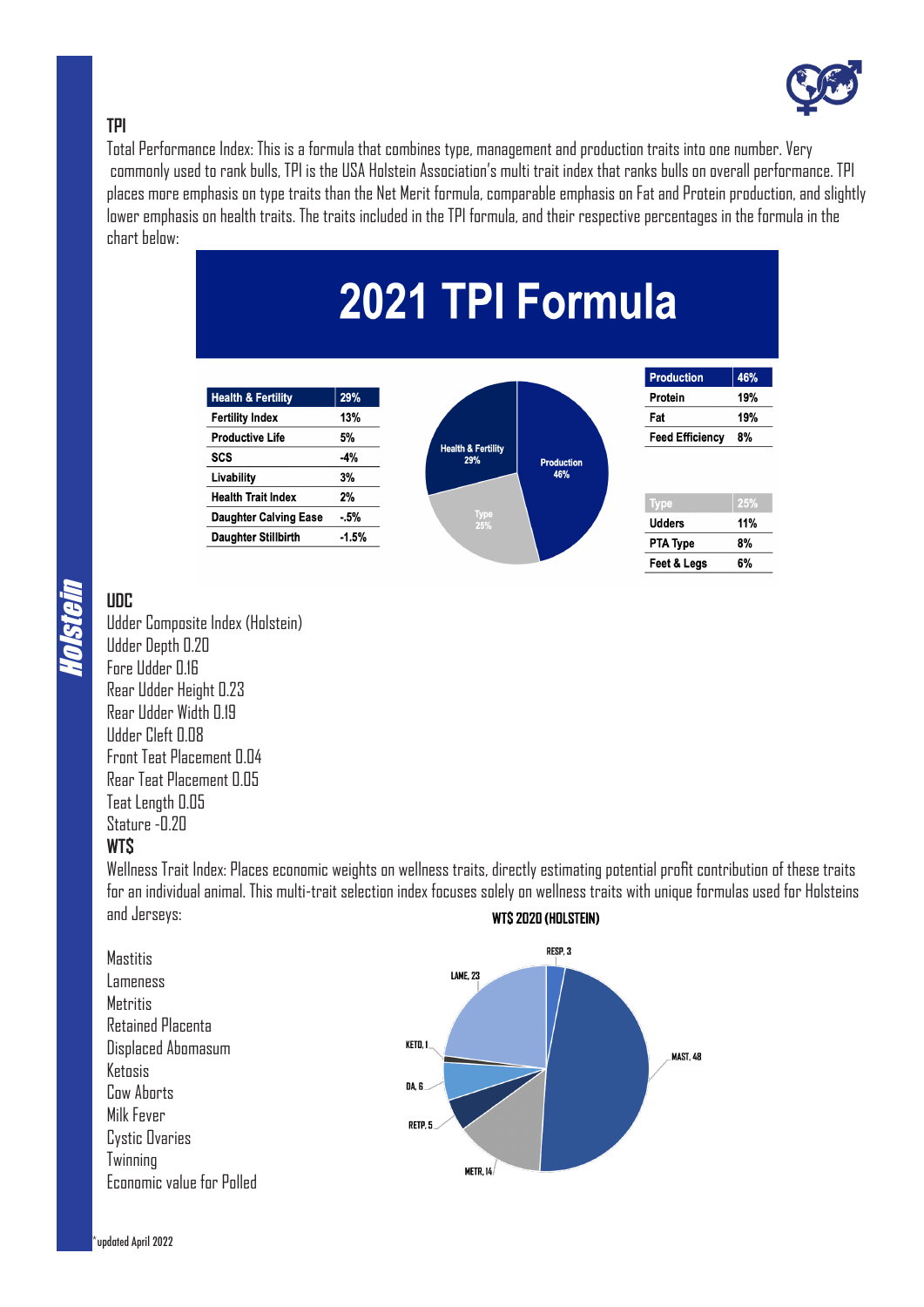

# **CW\$**

Calf Wellness: Places economic weights on calf wellness traits, directly estimating potential profit contribution of these traits for an

 individual animal. This multi-trait selection index focuses solely on calf wellness traits with unique formulas used for Holsteins and Jerseys: **Jersey CWS** 



# **DWP\$**

Dairy Wellness Profit Index: A multi-trait selection index that includes production, fertility, type, longevity, and the wellness traits, including Polled test results with unique formulas used for Holsteins and Jerseys

Cow Wellness Traits Calf Wellness Traits Functional Type **Production** Fertility Body Size Composite Longevity, Milk Quality



# **Jersey Performance Index (JPI)**

Jersey Performance Index is a formula for increasing production and improving milkfat and protein levels in the milk, moderating body weight in service of greater productive efficiency, and at the same time selecting for longer herd life, greater fertility, and better udder health.

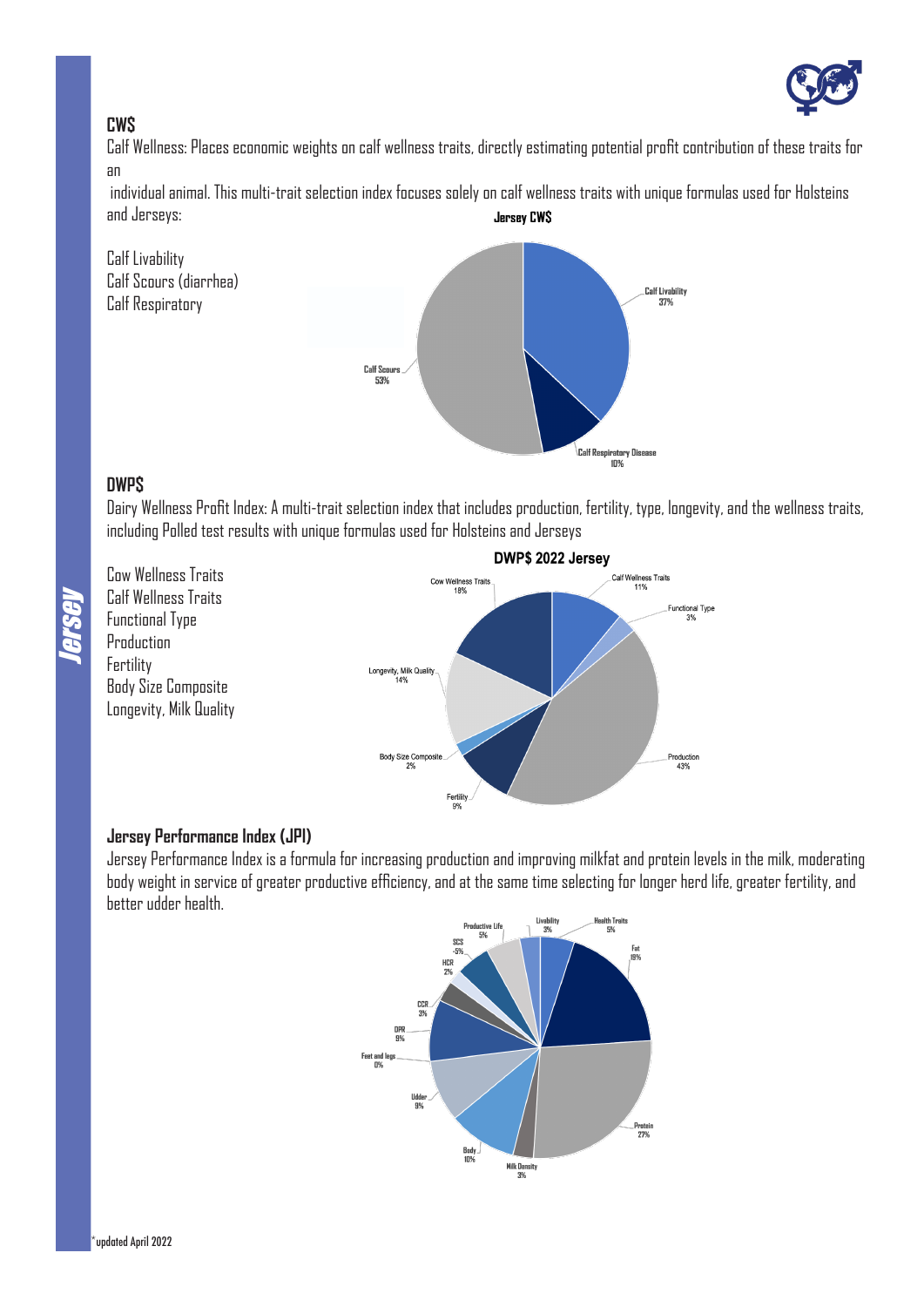

# **WT\$**

Wellness Trait Index: Places economic weights on wellness traits, directly estimating potential profit contribution of these traits for an individual animal. This multi-trait selection index focuses solely on wellness traits with unique formulas used for Holsteins and Jerseys:



Mastitis Lameness **Metritis** Retained Placenta Displaced Abomasum Ketosis **Cow Aborts** Milk Fever Cystic Ovaries Twinning Economic value for Polled



# **PTA CCR (COW CONCEPTION RATE)**

Measures the ability of lactating cows to conceive. A CCR of 1.0 equates to a 1% increase in cow conception rate.

# **CDCB Health Traits**

Health traits available for Holsteins and Jerseys evaluated by CDCB and ranked by standard PTA values with a typical range of +/-3. Positive values indicate higher disease resistance when compared to breed average.

**Mastitis Metritis** Retained Placenta Ketosis Milk Fever (Hypocalcemia)

# **CM\$**

All

Cheese Merit: designed for herds that produce milk for cheese. Generally, Cheese Merit combines the same traits as Net Merit. The differences are a negative economic weight on PTA Milk and increased emphasis on Protein Pounds – because protein has more value in the cheese market than in other markets

# **CODE #**

The unique number registered with the National Association of Animal Breeders (NAAB) with which the AI companies use to identify sires.

# **PTA DCE (DAUGHTER CALVING EASE)**

This is the estimate of the Percentage of Difficult Births in Heifers (DBH) for a bull's daughters when they calve the first time. The average for the Holstein breed is 2.7%.

# **PTA DPR (DAUGHTER PREGNANCY RATE)**

Measures the cow's ability to begin cycling, show estrus, conceive and maintain pregnancy and is highly correlated with PL. A DPR of 1.0 equates to a 1% increase in pregnancy rate during a given 21 day estrus cycle. Every 1.0 PTA increase in DPR indicates 4 fewer days open.

# **EFC**

PTA EFC (Early First Calving) – places an economic value on the ability of virgin heifers to reach maturity and enter production, indicating whether heifers will calve earlier or later than breed average. One standard deviation (+/-1.0 EFC) is equivalent to approximately 3 days, with positive values being favorable for younger age at first calving.

updated April 2022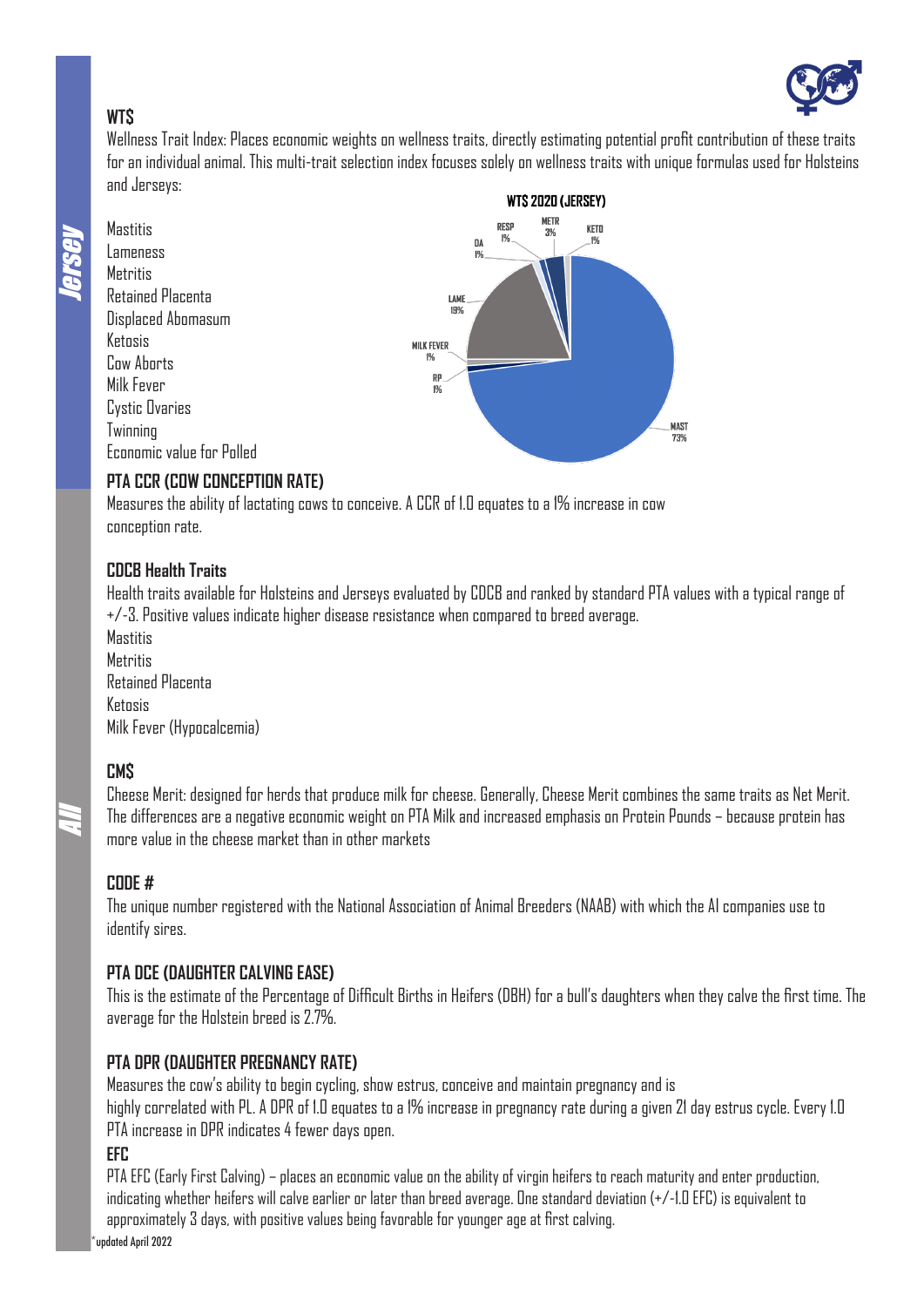

# **DTRS**

The number of milking daughters this sire has in his proof.

# **FAT**

The average fat production of a bull's daughters in a 305 day lactation (expressed in pounds).

# **FAT%**

The average fat% of a bull's daughters.

# **FE**

The Feed Efficiency (FE) Index considers the individual feed costs to produce an extra pound of milk, fat and protein while accounting for differences in maintenance costs, housing costs and calving weights that may be attributed to the size of the cow. Cows that produce high volumes of milk without requiring high volumes of feed are rewarded in this index.  $FE = (dollar value of milk produced) - (feed cost of extra milk) - (extra maintenance cost)$ 

# **FI**

Fertility Index (FI) combines values from three measures of reproductive performance to provide one overall fertility score. Fertility Index = 0.7\*DPR + 0.1\*CCR + 0.1\*HCR + 0.1\*EFC.

# **PTA GL (GESTATION LENGTH)**

Expressed as the number of days greater than or less than the average gestation length for the breed. The typical range is +/-5 days. In general, gestation length has decreased over time for breeds that have selected for lower calving ease (i.e. Holstein), as calving ease and gestation length are highly correlated. Gestation Length is available for all dairy breeds.

# **HCR**

All

PTA HCR (Heifer Conception Rate) – measures the ability of virgin heifers to conceive. An HCR of 1.0 equates to a 1% increase in heifer conception rate.

# **HERDS**

The number of herds where this bull's daughters are milking.

# **HHP\$**

Herd Health Profit Index is a SSI/WWS proprietary index that is designed to produce cows that are productive and built to last and intended for use in herds that do not have access to DWP\$ or Clarifide Plus evaluations.

# **KC**

Kapa Casein: This indicates the "type" of Casein (milk protein) a bulls daughters will have – AA, AB or BB.

# **PTA LIV (LIVABILITY)**

The percent of a bull's daughters above or below the average of the breed that remain alive in the herd until they can be culled and provide a source of income for the herd.

# **MILK**

The average milk production of a bull's daughters in a 305 day lactation (expressed in pounds: 1 kg =2.2 pounds).

# **NM\$**

Net Merit: Economic value which combines the value of production, health, fertility and type scores. NM\$ the expected lifetime profitability of a bull's average daughter as calculated by the USDAAIPL. The traits included in the NM\$ formula and their respective percentages in the formula are: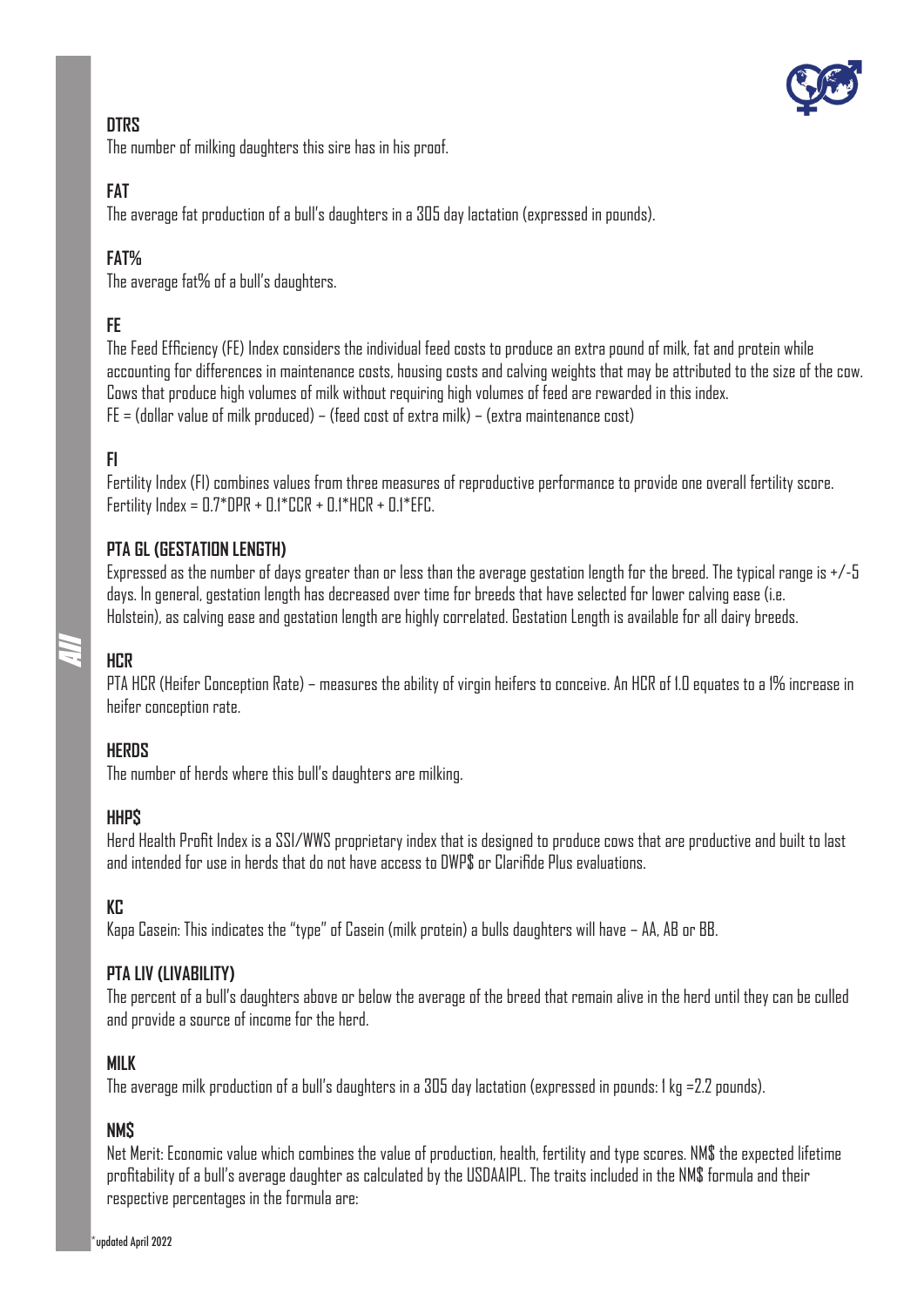



# **PTA PL (PRODUCTIVE LIFE)**

Fat

 $P_{\text{max}}$ 

PL

LIV

**RFI** 

A score used to identify the productive months of life a cow will have compared to herd mates. A PL of 1.0 equates to one additional month of production in the herd. PL gives the greatest weight to the first 305 days (10 months) of lactation, as cows are most profitable and productive in early lactation.

# **PRO**

The average protein production of a bull's daughters in a 305 day lactation (expressed in pounds). Protein in USA evaluations is TRUE protein, which is 0.2% lower than Crude Protein.

#### **PRO%**

All

The average protein % (True Protein) of a bull's daughters. To convert from True Protein to Crude Protein, add 0.2% to the True Protein value.

# **PTA%F, PTAF**

Predicted ability of sire to transmit genetics for fat production, this is the amount of fat a bull's daughters are expected to produce above contemporaries.

# **PTA%P, PTAP**

Predicted ability of sire to transmit genetics for protein production, this is the amount of TRUE protein a bull's daughters are expected to produce above contemporaries.

# **PTAM**

Predicted ability of sire to transmit genetics for milk production. The pounds of milk produced by a bull's daughters above contemporaries

# **REGNAME**

The herdbook name of the bull.

#### **PTA SCE (SIRE CALVING EASE)**

This is the estimate of the Percentage of Difficult Births in Heifers (DBH) when they calve the first time. The average for the Holstein breed is 2.2%.

# **SCE OBS**

Number of calvings observed